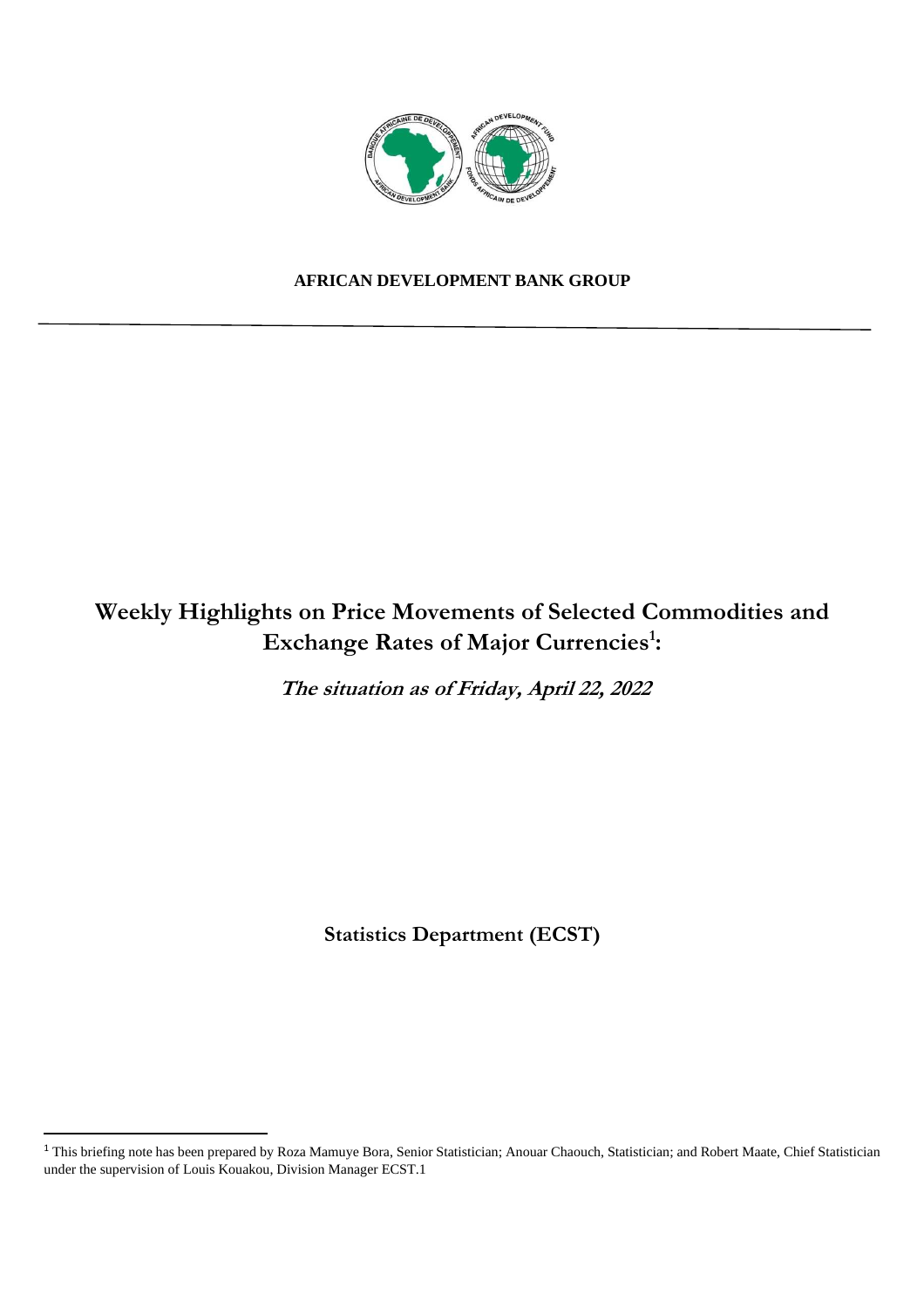# **Contents**

|                                                                                                  | Page          |
|--------------------------------------------------------------------------------------------------|---------------|
| <b>Highlights</b>                                                                                |               |
| Data Annexes: Weekly Price Movements of Selected Commodities                                     | $\mathcal{L}$ |
| Data Annexes: Weekly Price Movements of Selected Commodities Since 1 <sup>st</sup> February 2022 | 3             |
| Data Annexes: Weekly Rates Movements of Selected Exchange Rates                                  |               |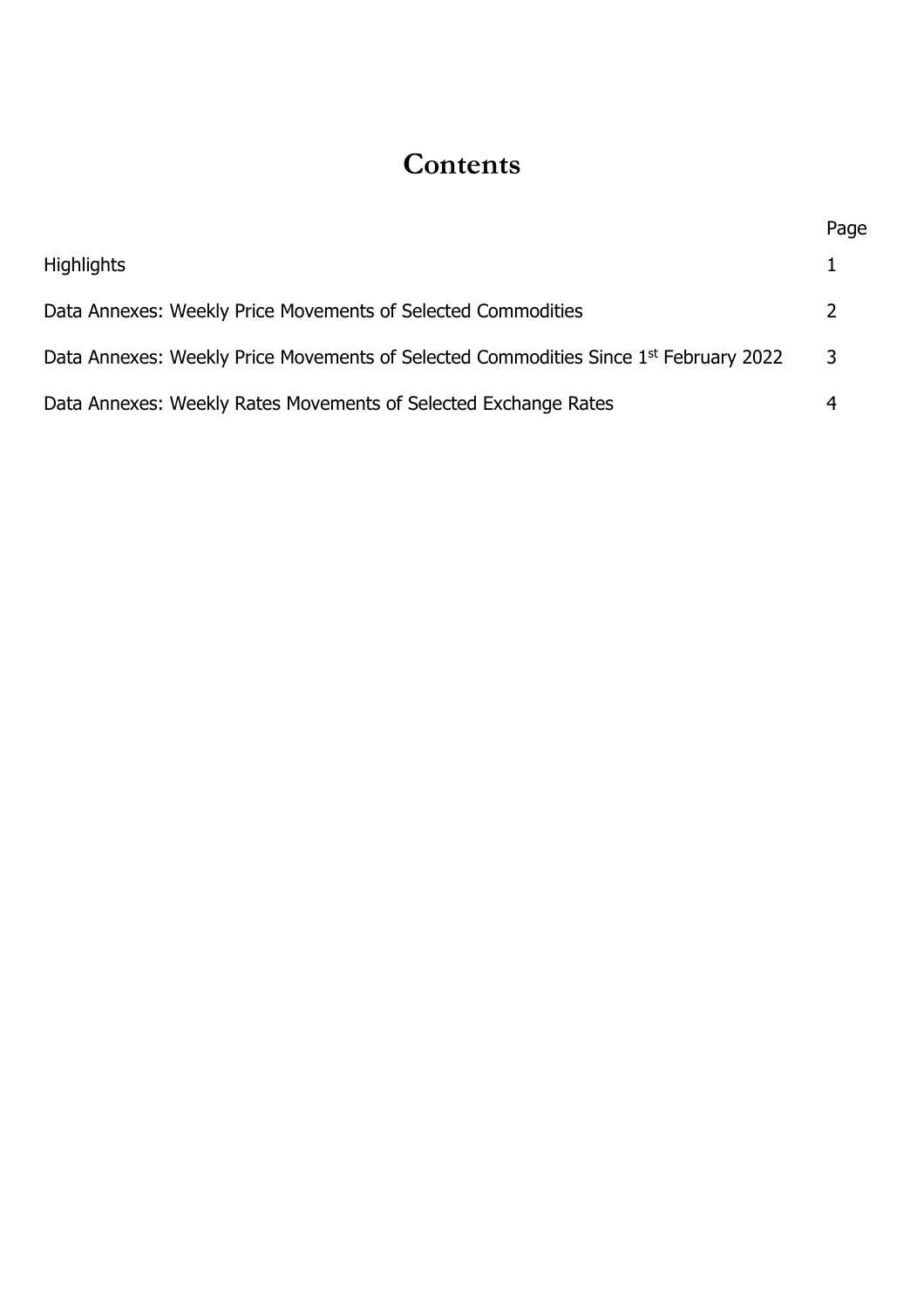# **Weekly Highlights on Movements of Prices for Selected Commodities and Exchange Rates of Major Currencies - Week ending 22 April 2022**

International prices for commodities such as agricultural, metal and fuel products continued to be volatile subject to various global socio-economic and political trends. The past two months witnessed volatility in world prices for selected commodities. In the week ending April 22, 2022, prices of most commodities were higher compared to their levels in February 2022 and a year ago. However, prices continued to fluctuate on a weekly basis.

### **Energy**

**As of April 22, 2022, international price of crude oil declined by more than 4.0 percent compared to the preceding week, the weekly decline in price was higher for natural gas at 10.5 percent.** However, compared to the same period of last year, prices of brent and WTI crude oil stood higher by 74.9 and 78.0 percent respectively, while the price of natural gas more than doubled during the same period. Similarly, in contrast to their levels on February 24, 2022, prices of brent crude oil, WTI crude oil and natural gas increased by 14.8 percent, 14.9 percent and 40.3 percent respectively.

#### **Metal**

**International prices of selected metals specifically platinum, silver, gold, copper and nickel declined at varying degrees on a weekly basis during the week of April 22, 2022.** The declines were 6.2 percent, 5.6 percent, 2.4 percent, 2.0 percent and 0.2 percent for platinium, silver, gold, copper and nickel respectively. On the other hand, year-on year comparison indicates that prices of gold, copper and nickel remained higher by respective levels of 8.4 percent, 7.5 percent and 106.1 percent, while prices of platinum and silver were lower by 23.0 percent and 7.8 percent respectively. Compared to February 24, 2022, nickel, copper and gold recorded relatively higher prices, although prices of platinum and silver had declined.

#### **Agricultural Commodities**

**International prices of agricultural products recorded varying degrees of increases, on annual basis, ranging between 72.5 percent for wheat (HRW) and 4.3 percent for cocoa as of April 22, 2022.** During the same period, price of coffee arabica increased by 69.2 percent, corn CBT (21.9 percent), rice (21.3 percent), cotton (65.1 percent) and sugar (20.3). On a weekly basis, however, the changes in prices were generally low and some commodities recorded declines in prices. Some of the commodities recorded marginal weekly price increases, the highest weekly price increase was recorded for coffee arabica at 1.7 percent followed by corn-CBT (0.3 percent) and rice (0.1 percent). Meanwhile, prices of wheat HRW, sugar cotton and cocoa recorded weekly declines of 0.7percent, 4.1 percent, 3.5 percent and 3.0 percent respectively. World prices of the selected agricultural commodities remained higher on April 22, 2022, compared to their levels as of February 24, 2022, except for coffee arabica and cocoa which are lower by 5.0 percent and 2.8 percent respectively.

#### **Fertilizers**

International prices of fertilizers saw increases in the last few weeks. As of April 22, 2022, prices of phosphoric rock, TSP and DAP were higher than their levels a year ago by 161.9 percent, 124.0 percent and 73.2 percent respectively. However, on a weekly basis, world prices of phosphoric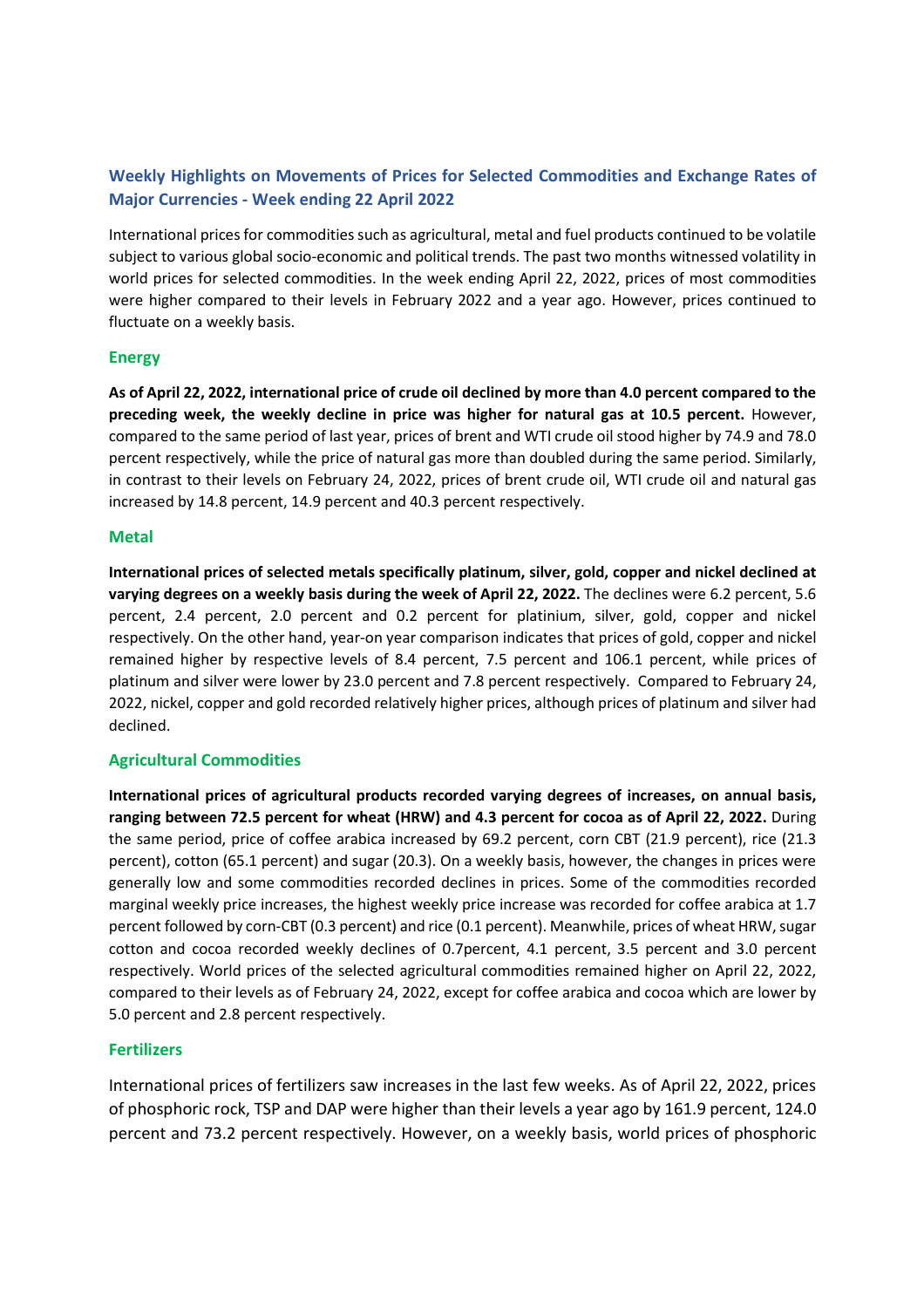rock and DAP remained unchanged, although price of TSP declined by 2.6 percent. Compared to their prices on February 24, 2022, an increase of 51.4 percent was recorded for TSP followed by phosphoric rock (34.1 percent) and DAP (12.1 percent).

### **Exchange rate**

**The major global currencies specifically Euro, British Pound (GBP), Yen (JPY), Chinese Yuan (CNH) and Russian Ruble (RUB) showed depreciations against the US dollar (USD) of 10.2 percent, 7.3 percent, 16.1 percent, 0.6 percent and 2.2 percent respectively on a year-on-year basis, during the week of April 22, 2022.** On a weekly basis, Euro, JPY, GPB and CNH recorded depreciations, while RUB recorded an appreciation of 7.9 percent, as of April 22, 2022. Similarly, compared to their rates on February 24, 2022, Russian RUB recorded appreciation of 13.2 percent, while the other four currencies showed depreciation against USD, as of April 22, 2022.

**The trend of exchange rates for currencies of most African countries has been mixed**. From 36 African currencies, with updated data on exchange rate movements, 13 currencies recorded appreciations, while the rest depreciated against the USD on a weekly basis during the week of April 22, 2022. The highest weekly currency appreciation was recorded for Angola, at 4.1 percent while the highest depreciation observed was for South Africa at 6.2 percent. On a year-on-year basis, however, only five countries recorded appreciation, though at a higher rate, while the rest recorded depreciations. Seventeen African currencies depreciated by more than 5.0 percent on annual basis while five countries recorded appreciations ranging between 62.2 percent in Angola and 2.5 percent in Uganda.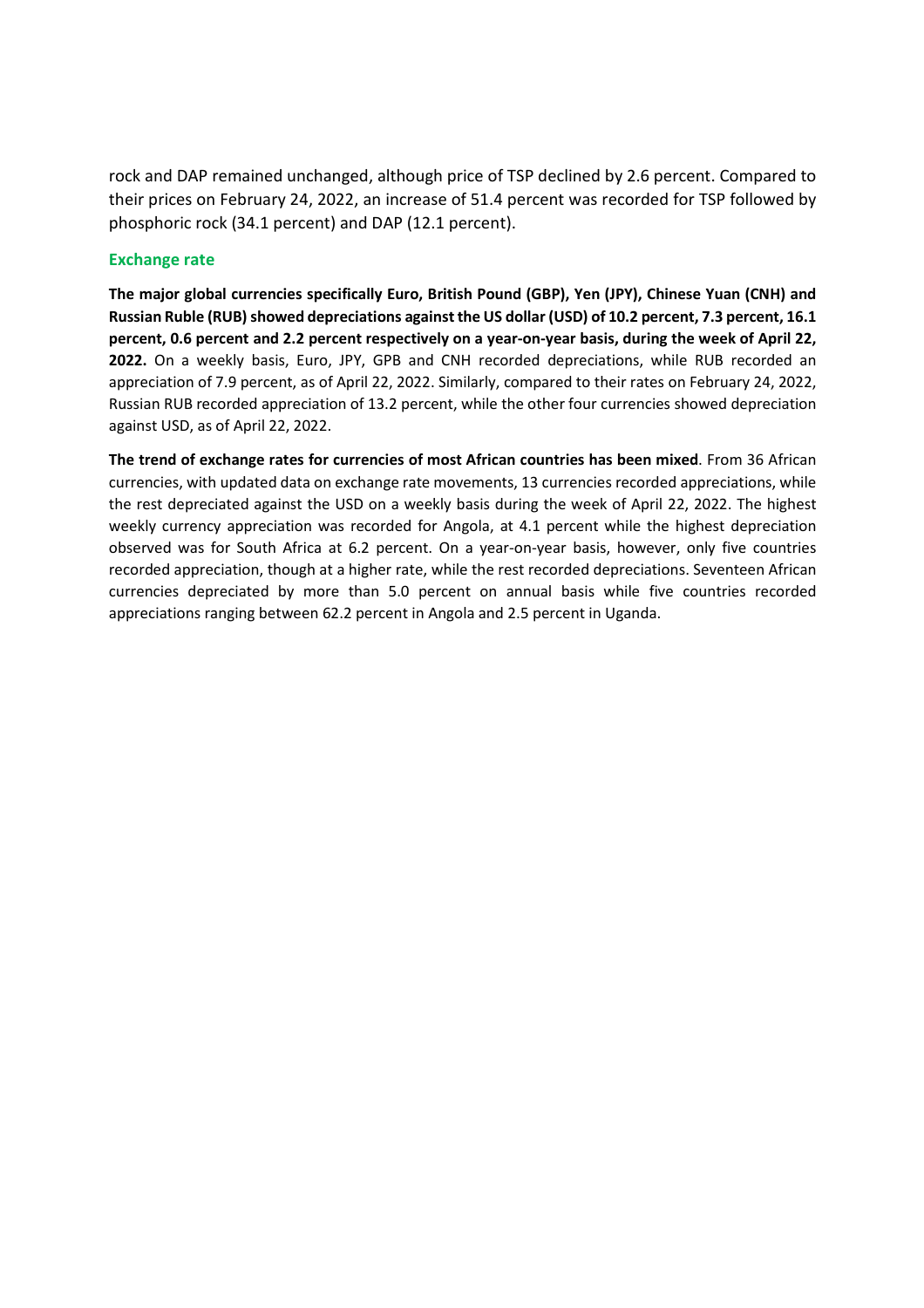

Sources: AfDB Statistics Department and Bloomberg

Notes: bbl = barrel; mmbtu = million British thermal units; t.oz = troy oz; cwt= Hunderweight; bu= Bushel; MT = Metric Ton; lb= Pound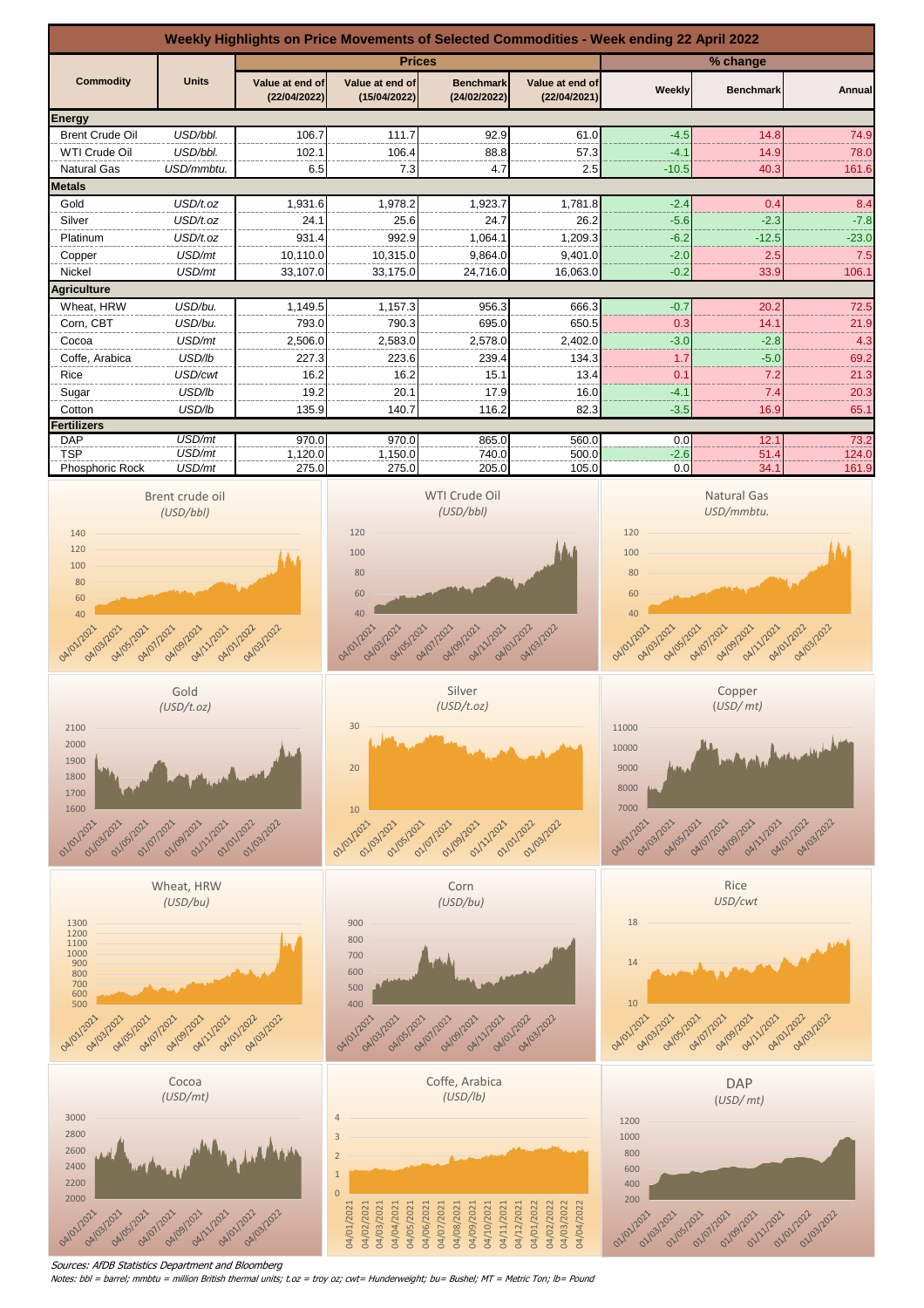| Daily Highlights on Price of Selected Commodities |                                  |                         |                    |                    |               |                    |                      |                      |                      |                   |                    |                          |                  |                 |                |
|---------------------------------------------------|----------------------------------|-------------------------|--------------------|--------------------|---------------|--------------------|----------------------|----------------------|----------------------|-------------------|--------------------|--------------------------|------------------|-----------------|----------------|
|                                                   | <b>Brent</b><br><b>Crude Oil</b> | <b>WTI Crude</b><br>Oil | <b>Natural Gas</b> | Gold               | <b>Silver</b> | <b>Platinum</b>    | Copper               | <b>Nickel</b>        | Wheat,<br><b>HRW</b> | Corn, CBT         | Cocoa              | Coffe,<br><b>Arabica</b> | <b>Rice</b>      | Sugar           | Cotton         |
|                                                   | USD/bbl.                         | USD/bbl.                | USD/mmbtu.         | USD/t.oz           | USD/t.oz      | USD/t.oz           | USD/mt               | USD/mt               | USD/bu.              | USD/bu.           | USD/mt             | USD/lb                   | USD/cwt          | USD/lb          | USD/lb         |
| 1-Feb-22                                          | 86.6                             | 83.7                    | 4.6                | 1,802.7            | 22.7          | 1,025.5            | 9,696.5              | 22,764.0             | 788.5                | 634.8             | 2,613.0            | 236.7                    | 15.2             | 18.0            | 120.6          |
| 2-Feb-22                                          | 86.9                             | 84.1                    | 5.0                | 1,810.2            | 22.8          | 1,046.5            | 9,839.5              | 22,866.0             | 774.5                | 622.5             | 2,617.0            | 238.8                    | 15.4             | 17.6            | 119.9          |
| 3-Feb-22                                          | 88.4                             | 85.7                    | 4.7                | 1,804.2            | 22.4          | 1,031.6            | 9,832.5              | 22,866.0             | 774.8                | 616.8             | 2,634.0            | 243.9                    | 15.4             | 17.7            | 121.6          |
| 4-Feb-22                                          | 90.2                             | 87.4                    | 4.5                | 1,808.3            | 22.5          | 1,028.2            | 9,841.5              | 22,991.0             | 790.8                | 620.5             | 2,668.0            | 241.9                    | 15.3             | 17.8            | 121.0          |
| 7-Feb-22<br>8-Feb-22                              | 89.9<br>88.1                     | 87.0<br>85.3            | 4.2<br>4.2         | 1,820.0<br>1,827.5 | 23.1<br>23.2  | 1,021.6<br>1,039.0 | 9,777.5<br>9,781.0   | 23,398.0<br>22,692.0 | 798.0<br>806.5       | 635.3<br>632.3    | 2,624.0<br>2,669.0 | 241.7<br>249.0           | 15.5<br>15.3     | 17.7<br>17.7    | 120.3<br>121.3 |
| 9-Feb-22                                          | 89.0                             | 86.2                    | 4.0                | 1,834.2            | 23.3          | 1,038.7            | 10,059.0             | 23,187.0             | 818.5                | 646.8             | 2,756.0            | 258.4                    | 15.1             | 18.0            | 121.2          |
| 10-Feb-22                                         | 88.8                             | 86.0                    | 4.0                | 1,835.3            | 23.5          | 1,044.7            | 10,254.0             | 23,526.0             | 805.5                | 641.8             | 2,786.0            | 255.2                    | 14.8             | 17.9            | 120.5          |
| 11-Feb-22                                         | 91.1                             | 88.1                    | 4.0                | 1,858.8            | 23.6          | 1,030.8            | 9,830.0              | 23,051.0             | 827.8                | 651.0             | 2,766.0            | 251.7                    | 15.2             | 17.8            | 120.1          |
| 14-Feb-22                                         | 92.6                             | 89.6                    | 4.2                | 1,864.7            | 23.8          | 1,032.7            | 9,920.0              | 23,170.0             | 832.3                | 655.8             | 2,677.0            | 247.6                    | 15.1             | 17.7            | 117.9          |
| 15-Feb-22                                         | 89.3                             | 86.4                    | 4.3                | 1,853.0            | 23.3          | 1,024.5            | 9,968.5              | 23,292.0             | 810.5                | 638.0             | 2,667.0            | 251.9                    | 14.8             | 17.6            | 118.0          |
| 16-Feb-22                                         | 90.6                             | 87.8                    | 4.6                | 1,869.1            | 23.6          | 1,064.1            | 9,992.5              | 23,406.0             | 813.5                | 647.0             | 2,611.0            | 252.3                    | 14.9             | 17.6            | 116.8          |
| 17-Feb-22                                         | 89.1                             | 86.4                    | 4.5                | 1,897.7            | 23.8          | 1,091.5            | 9,929.0              | 23,886.0             | 829.0                | 650.0             | 2,589.0            | 251.5                    | 14.9             | 17.7            | 116.7          |
| 18-Feb-22<br>21-Feb-22                            | 89.7<br>91.2                     | 86.9                    | 4.4                | 1,898.4<br>1,897.7 | 23.9<br>23.9  | 1,072.3<br>1,073.7 | 9,956.0<br>9,898.0   | 24,144.0<br>24,349.0 | 840.8                | 654.3             | 2,573.0            | 246.9                    | 14.9             | 17.6            | 118.1          |
| 22-Feb-22                                         | 91.8                             | $\cdots$<br>88.7        | $\cdots$<br>4.5    | 1,903.4            | 24.3          | 1,085.1            | 9,915.0              | 24,558.0             | $\cdots$<br>886.5    | $\cdots$<br>674.8 | 2,611.0            | $\cdots$<br>248.5        | $\cdots$<br>15.1 | $\cdot$<br>17.9 | 117.4          |
| 23-Feb-22                                         | 92.2                             | 89.1                    | 4.6                | 1,908.4            | 24.5          | 1,093.3            | 9,866.0              | 24,396.0             | 916.3                | 683.8             | 2,626.0            | 248.6                    | 15.1             | 17.9            | 118.4          |
| 24-Feb-22                                         | 92.9                             | 88.8                    | 4.7                | 1,923.7            | 24.7          | 1,064.1            | 9,864.0              | 24,716.0             | 956.3                | 695.0             | 2,578.0            | 239.4                    | 15.1             | 17.9            | 116.2          |
| 25-Feb-22                                         | 91.8                             | 87.9                    | 4.5                | 1,889.3            | 24.3          | 1,059.4            | 9,873.0              | 24,361.0             | 881.3                | 659.5             | 2,576.0            | 240.1                    | 15.1             | 17.6            | 115.3          |
| 28-Feb-22                                         | 95.1                             | 91.0                    | 4.4                | 1,899.3            | 24.4          | 1,042.9            | 9,883.5              | 24,282.0             | 940.8                | 697.5             | 2,491.0            | 234.3                    | 15.4             | 17.7            | 115.8          |
| -Mar-22                                           | 101.1                            | 96.2                    | 4.6                | 1,934.9            | 25.3          | 1,054.7            | 10,061.5             | 25,103.0             | 990.8                | 739.8             | 2,483.0            | 237.3                    | 15.9             | 18.3            | 119.2          |
| 2-Mar-22                                          | 108.3                            | 102.4                   | 4.8                | 1,918.7            | 25.1          | 1,065.7            | 10,166.0             | 25,879.0             | 1,058.0              | 739.0             | 2,491.0            | 230.5                    | 15.9             | 18.6            | 115.1          |
| 3-Mar-22                                          | 106.5                            | 100.7                   | 4.7                | 1,932.0            | 25.1          | 1,080.1            | 10,351.0             | 26,897.0             | 1,133.0              | 751.3             | 2,524.0            | 224.2                    | 16.0             | 18.9            | 115.9          |
| 4-Mar-22<br>7-Mar-22                              | 114.3<br>118.9                   | 108.1<br>111.7          | 5.0<br>4.9         | 1,970.7<br>1,984.2 | 25.7<br>25.4  | 1,128.1<br>1,119.2 | 10,674.0<br>10,281.5 | 28,919.0<br>48,078.0 | 1,174.5<br>1,233.8   | 756.5<br>749.3    | 2,582.0<br>2,597.0 | 224.2<br>225.5           | 16.1<br>15.9     | 19.4<br>19.3    | 113.1<br>112.7 |
| 8-Mar-22                                          | 123.5                            | 115.2                   | 4.6                | 2,029.9            | 26.2          | 1,142.6            | 10,209.0             | $\ldots$             | 1,178.3              | 754.5             | 2,597.0            | 234.1                    | 15.7             | 19.4            | 113.5          |
| 9-Mar-22                                          | 107.0                            | 101.0                   | 4.6                | 1,985.6            | 25.6          | 1,084.9            | 10,001.5             | $\dddot{\cdots}$     | 1,093.3              | 735.0             | 2,624.0            | 230.5                    | 15.5             | 18.9            | 113.2          |
| 10-Mar-22                                         | 105.4                            | 99.6                    | 4.7                | 2,004.0            | 26.0          | 1,081.3            | 10,117.0             | $\ldots$             | 1,054.3              | 757.8             | 2,643.0            | 225.2                    | 15.6             | 19.1            | 113.0          |
| 11-Mar-22                                         | 109.1                            | 103.2                   | 4.8                | 1,988.5            | 25.9          | 1,082.1            | 10,183.5             | $\dddot{\cdots}$     | 1,081.0              | 764.5             | 2,580.0            | 223.0                    | 15.5             | 19.2            | 116.8          |
| 14-Mar-22                                         | 103.4                            | 98.4                    | 4.7                | 1,957.9            | 25.1          | 1,043.9            | 9,935.0              | $\ldots$             | 1,085.5              | 728.3             | 2,571.0            | 219.7                    | 15.6             | 19.1            | 115.1          |
| 15-Mar-22                                         | 97.6                             | 92.8                    | 4.6                | 1,924.4            | 25.0          | 996.7              | 9,904.0              |                      | 1,143.5              | 758.0             | 2,461.0            | 212.3                    | 16.2             | 18.7            | 115.1          |
| 16-Mar-22                                         | 95.6                             | 91.6                    | 4.8                | 1,908.1            | 24.6          | 1,008.3            | 10,054.0             | 45,590.0             | 1,058.5              | 730.0             | 2,471.0            | 218.6                    | 15.9             | 18.6            | 116.0          |
| 17-Mar-22<br>18-Mar-22                            | 103.6<br>105.1                   | 99.4<br>100.7           | 5.0<br>4.9         | 1,942.5<br>1,921.6 | 25.3<br>25.0  | 1,026.4<br>1,027.0 | 10,243.0<br>10,331.0 | 41,945.0<br>36,915.0 | 1,083.3<br>1,062.0   | 754.5<br>741.8    | 2,504.0<br>2,537.0 | 217.3<br>220.3           | 15.7<br>15.6     | 18.7<br>18.9    | 118.1<br>123.0 |
| 21-Mar-22                                         | 111.9                            | 107.1                   | 4.9                | 1,932.0            | 25.1          | 1,042.8            | 10,295.0             | 31,380.0             | 1,103.3              | 756.3             | 2,521.0            | 225.9                    | 15.9             | 19.3            | 126.2          |
| 22-Mar-22                                         | 111.8                            | 106.6                   | 5.2                | 1,920.5            | 24.8          | 1,024.1            | 10,268.0             | 28,159.0             | 1,109.8              | 753.0             | 2,586.0            | 225.1                    | 16.0             | 19.2            | 126.3          |
| 23-Mar-22                                         | 117.8                            | 112.0                   | 5.3                | 1,936.7            | 25.1          | 1,019.7            | 10,438.5             | 32,380.0             | 1,105.5              | 757.8             | 2,631.0            | 225.3                    | 16.0             | 19.2            | 126.3          |
| 24-Mar-22                                         | 115.3                            | 109.4                   | 5.4                | 1,965.0            | 25.6          | 1,029.4            | 10,349.5             | 37,235.0             | 1,090.3              | 748.3             | 2,583.0            | 221.9                    | 16.0             | 19.3            | 127.4          |
| 25-Mar-22                                         | 117.4                            | 111.1                   | 5.6                | 1,958.3            | 25.5          | 1,005.4            | 10,267.0             | 35,491.0             | 1,107.0              | 754.0             | 2,562.0            | 221.9                    | 16.3             | 19.6            | 132.4          |
| 28-Mar-22                                         | 109.5                            | 103.4                   | 5.5                | 1,938.5            | 25.1          | 992.9              | 10,341.0             | 32,725.0             | 1,069.5              | 748.5             | 2,602.0            | 214.6                    | 16.0             | 19.6            | 135.3          |
| 29-Mar-22<br>30-Mar-22                            | 107.7<br>111.4                   | 102.1<br>105.7          | 5.3<br>5.6         | 1,915.5<br>1,932.2 | 24.6          | 980.0<br>997.7     | 10,316.5<br>10,367.5 | 31,803.0             | 1,024.3<br>1,044.8   | 726.3<br>738.0    | 2,639.0<br>2,651.0 | 215.7<br>221.9           | 15.7<br>15.9     | 19.1<br>19.5    | 133.3          |
| 31-Mar-22                                         | 104.7                            | 98.5                    | 5.6                | 1,944.5            | 25.0<br>24.9  | 992.4              | 10,375.0             | 32,893.0<br>32,107.0 | 1,029.8              | 748.8             | 2,650.0            | 226.4                    | 16.0             | 19.5            | 136.2<br>132.1 |
| l-Apr-22                                          | 104.4                            | 97.9                    | 5.7                | 1,925.7            | 24.6          | 989.6              | 10,353.5             | 33,223.0             | 1,013.8              | 735.0             | 2,599.0            | 228.4                    | 16.0             | 19.4            | 130.9          |
| 4-Apr-22                                          | 107.5                            | 101.8                   | 5.7                | 1,931.7            | 24.5          | 989.2              | 10,469.0             | 33,245.0             | 1,039.3              | 750.5             | 2,562.0            | 230.6                    | 16.0             | 19.6            | 134.3          |
| 5-Apr-22                                          | 106.6                            | 100.7                   | 6.0                | 1,923.6            | 24.4          | 973.3              | 10,455.0             | 33,312.0             | 1,084.3              | 759.8             | 2,534.0            | 231.3                    | 16.0             | 19.7            | 134.0          |
| 6-Apr-22                                          | 101.1                            | 95.4                    | 6.0                | 1,925.0            | 24.4          | 954.6              | 10,305.0             | 33,467.0             | 1,086.0              | 756.5             | 2,549.0            | 227.6                    | 15.9             | 19.6            | 132.6          |
| 7-Apr-22                                          | 100.6                            | 95.5                    | 6.4                | 1,934.3            | 24.5          | 959.5              | 10,311.5             | 33,698.0             | 1,073.3              | 757.8             | 2,574.0            | 226.2                    | 15.8             | 19.8            | 131.4          |
| 8-Apr-22                                          | 102.8                            | 97.7                    | 6.3                | 1,947.5            | 24.8          | 979.2              | 10,323.5             | 33,855.0             | 1,110.0              | 768.8             | 2,620.0            | 231.7                    | 15.8             | 20.4            | 131.1          |
| 11-Apr-22                                         | 98.5                             | 93.9                    | 6.6                | 1,941.5            | 24.8          | 978.0              | 10,200.5             | 32,483.0             | 1,145.5              | 764.5             | 2,616.0            | 236.6                    | 15.6             | 20.3            | 133.5          |
| 12-Apr-22<br>13-Apr-22                            | 104.6<br>108.8                   | 100.2<br>103.8          | 6.7<br>7.0         | 1,974.1<br>1,979.0 | 25.6<br>25.7  | 977.1<br>990.8     | 10,342.5<br>10,299.0 | 32,488.0<br>32,981.0 | 1,166.8<br>1,178.0   | 776.3<br>783.5    | 2,583.0<br>2,583.0 | 233.6<br>225.1           | 15.7<br>15.8     | 20.2<br>20.1    | 137.5<br>141.5 |
| 14-Apr-22                                         | 111.7                            | 106.4                   | 7.3                | 1,971.2            | 25.5          | 991.0              | 10,315.0             | 33,175.0             | 1,157.3              | 790.3             | 2,583.0            | 223.6                    | 16.2             | 20.1            | 140.7          |
| 15-Apr-22                                         | $\sim$                           | $\cdots$                | m.                 | 1,978.2            | 25.6          | 992.9              | $\cdots$             | $\mathbb{R}^2$       | $\cdots$             | $\ldots$          | $\ldots$           | $\mathbf{m}$             | $\cdots$         | in.             | $\cdots$       |
| 18-Apr-22                                         | 113.2                            | 107.6                   | 7.8                | 1,986.6            | 26.0          | 1,020.6            | $\cdots$             | $\cdots$             | 1,189.0              | 813.3             | 2,525.0            | 223.5                    | 16.6             | 20.3            | 143.3          |
| 19-Apr-22                                         | 107.3                            | 102.1                   | $7.2\,$            | 1,957.5            | 25.3          | 990.1              | 10,304.5             | 33,768.0             | 1,176.3              | 804.0             | 2,525.0            | 221.3                    | 16.1             | 19.7            | 138.3          |
| 20-Apr-22                                         | 106.8                            | 102.2                   | 6.9                | 1,953.4            | 25.2          | 990.5              | 10,223.0             | 33,505.0             | 1,169.5              | 815.8             | 2,536.0            | 218.8                    | 16.1             | 19.6            | 138.9          |
| 21-Apr-22                                         | 108.3                            | 103.8                   | 7.0                | 1,940.6            | 24.5          | 971.2              | 10,285.0             | 33,911.0             | 1,143.5              | 799.3             | 2,540.0            | 228.2                    | 16.2             | 19.9            | 137.9          |
| 22-Apr-22                                         | 106.7                            | 102.1                   | 6.5                | 1,931.6            | 24.1          | 931.4              | 10,110.0             | 33,107.0             | 1,149.5              | 793.0             | 2,506.0            | 227.3                    | 16.2             | 19.2            | 135.9          |

… Data not available at this day Sources: AfDB Statistics Department and Bloomberg